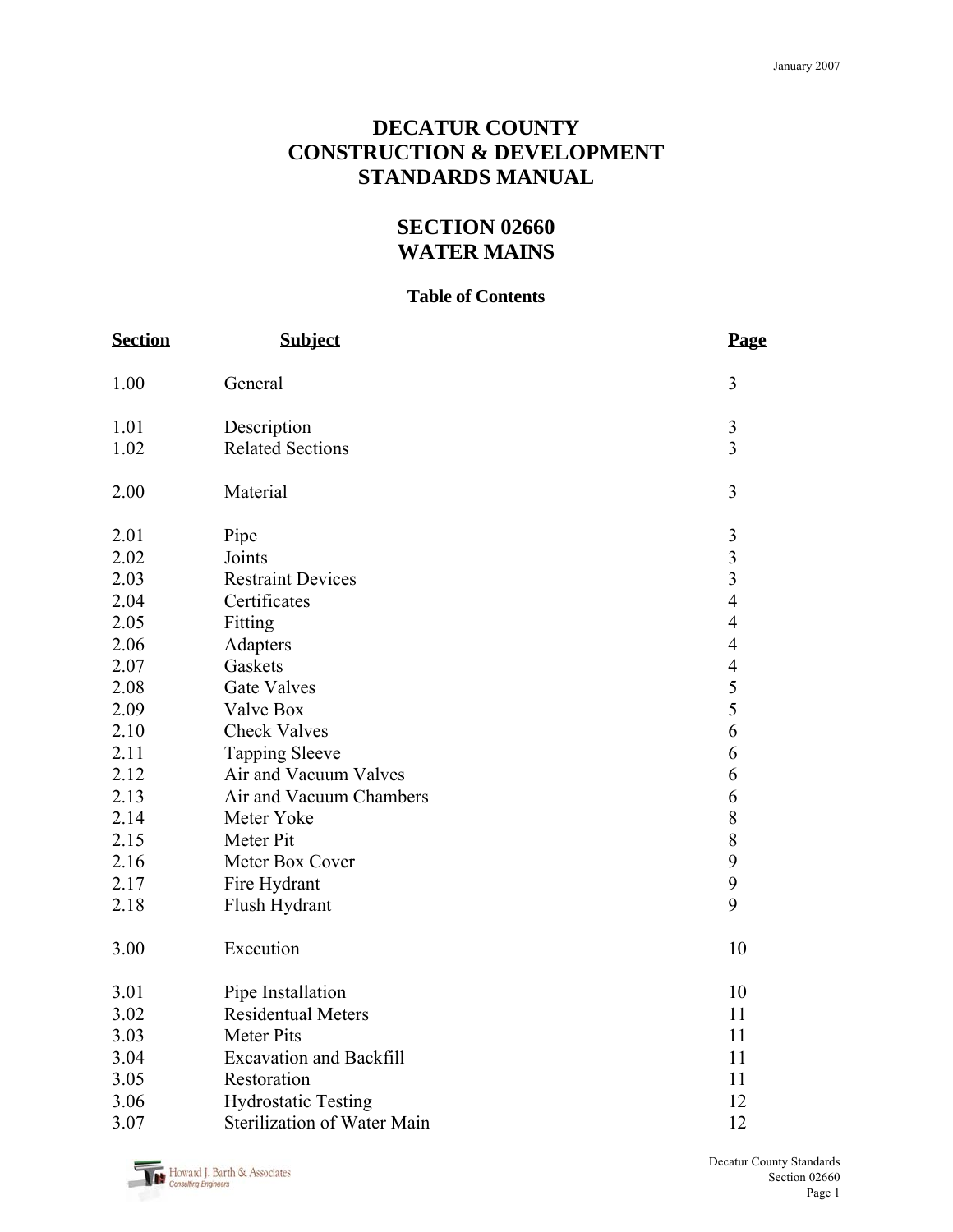| 3.08 | Chlorination Procedure When Cutting Existing Main |  |
|------|---------------------------------------------------|--|
|------|---------------------------------------------------|--|

# **LIST OF DRAWINGS**

| <b>Title</b>      | Drawing No. |  |
|-------------------|-------------|--|
| Water Main        | $W-1$       |  |
| Joint Restraint   | $W-2$       |  |
| Thrust Block      | $W-3$       |  |
| Anchor            | $W-4$       |  |
| Fire Hydrant      | $W-5$       |  |
| Valve & Valve Box | $W-6$       |  |

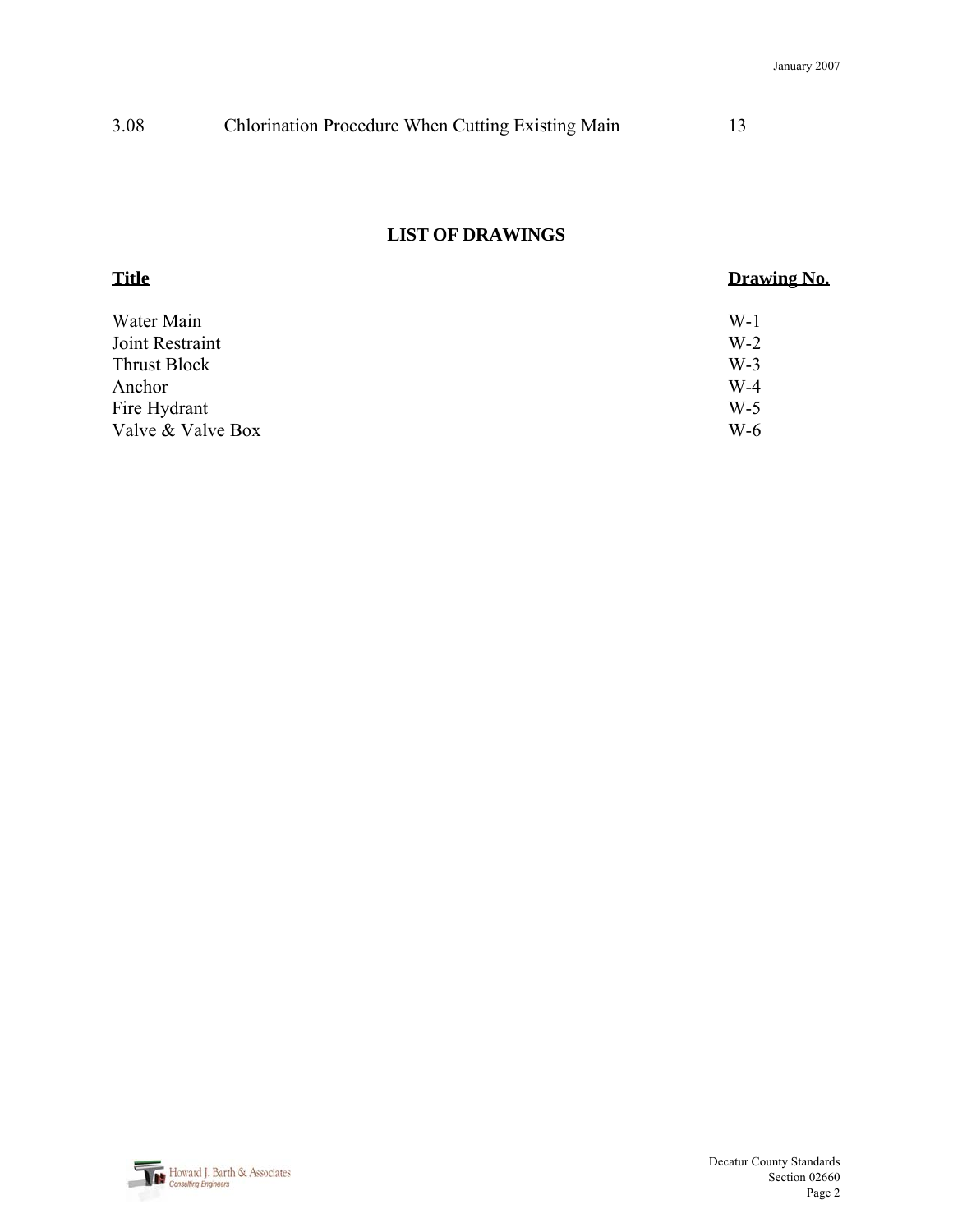### **1.00 General**

#### **1.01 Description**

A. The work under this section shall consist of furnishing and installation of all water mains, piping, fittings, valves, and appurtenances necessary to complete work.

#### **1.02 Related Work Described Elsewhere**

| $\mathsf{A}$ | <b>Earthwork for Utilities</b> | Section 02222 |
|--------------|--------------------------------|---------------|
|              | B. Paving and Surfacing        | Section 02500 |
|              | C. Landscaping for Utilities   | Section 02902 |

#### **1.03 Definitions**

- A. ANSI American National Standards Institute
- B. ASTM American Society for Testing & Materials
- C. AWWA American Water Works Association

# **2.00 Materials**

# **2.01 Pipe**

 A. Ductile Iron (DI), ANSI/AWWA C15/A21.5, ANSI/AWWA C104/A21.4, Cement Lined.

B. Polyvinyl Chloride (PVC), AWWA C900, DR-18 Class 150, NSF.

C. Service Lines 2" and smaller – copper, Type "K", Soft Tube: STM B88.

# **2.02 Joints**

 A. PVC Pipe Joints shall be push-on type in compliance with the requirements for ASTM D-3139 and ANSI/AWWA C900.

 B. Ductile Iron - All exposed ductile iron pipe shall have flanged fittings in accordance with ANSI/AWWA C110/A21 10

# **2.03 Restraint Devices**

A. Restraint to prevent axial separation shall be equal to EBAA Iron, Inc Series 4800.

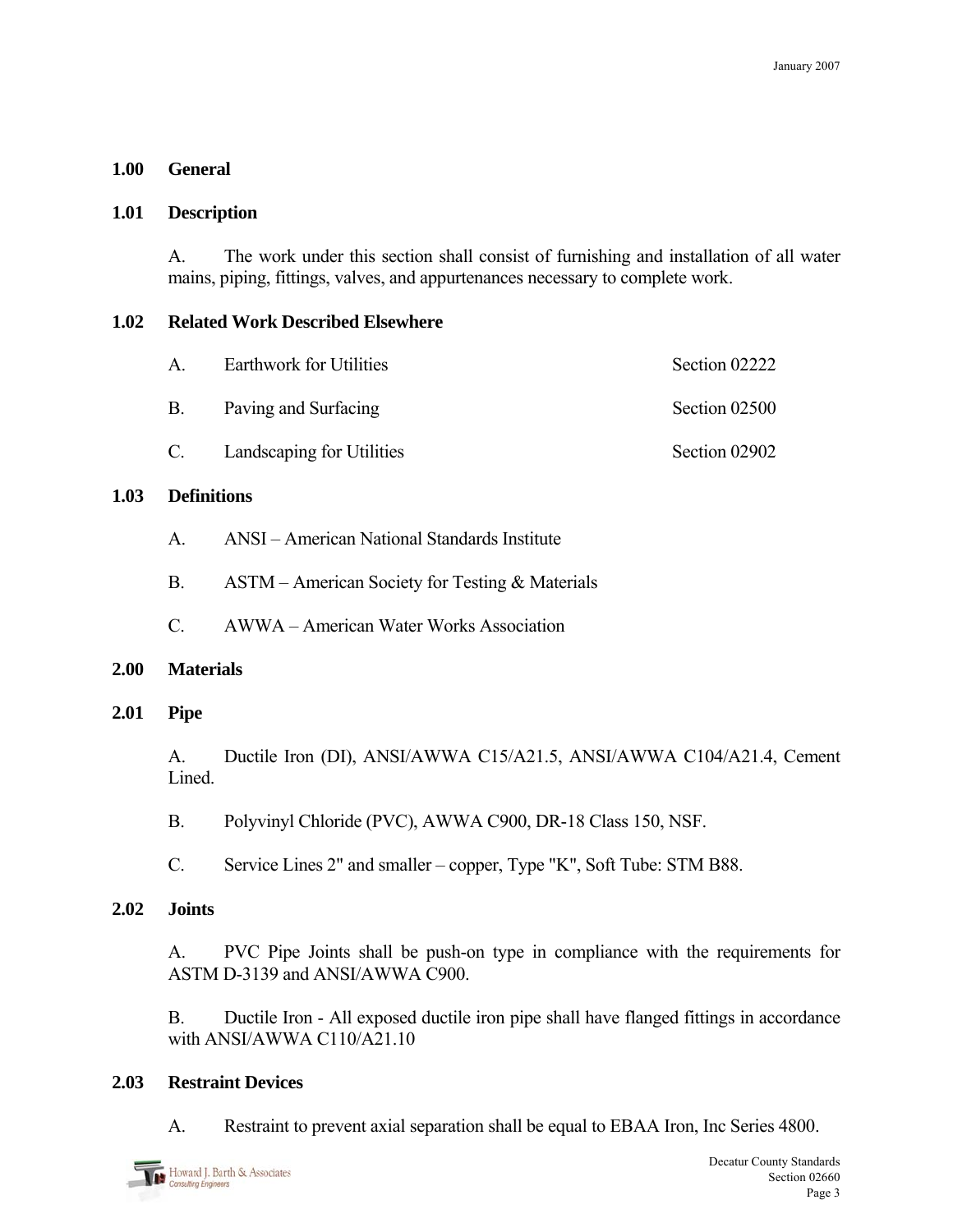B. The restraint joining shall meet the applicable requirements of AWWA C219, ANSI/AWWA C111/A21.11 and ASTM D2000.

#### **2.04 Certificates**

A. Manufacturer's certification, certifying that the material was manufactured and tested in accordance with this specification shall be provided

#### **2.05 Fittings**

A. Fitting shall be ductile iron and meet the requirements of ANSI/AWWA C110. Design and manufacturer fittings for a pressure rating of 150 psi.

B. Fitting joints shall be mechanical joints. Mechanical joints shall meet the requirements of ANSI/AWWA C111/A21.11.

#### **2.06 Adapters**

A. Adapters from polyvinyl chloride water main to victaulic, flange joint valves or fittings shall be ductile iron. Adapters shall meet the requirements of ANSI/AWWA C110. Design and manufacture adapters for a pressure rating of 150psi.

B. Adapter ends connecting to polyvinyl chloride water main shall have plain ends or mechanical joints. Mechanical joints shall meet the requirements of ANSI/AWWA C111/A21.11.

C. Adapter ends connecting to victaulic, flange joint valve or fitting shall havejoints complying with the specifications for the applicable valves or fittings.

# **2.07 Gaskets**

A. Gaskets for polyvinyl chloride push-on joints shall meet the requirements of ANSI/AWWA C900.

B. Gaskets for mechanical joints shall meet the requirements of ANSI/AWWA C111/A21.11 and ASTM F477.

# **2.07 Gate Valves**

 A. Gate valves shall be resilient wedge design meeting or exceeding all applicable requirements of ANSI/AWWA C 509 Standard and certified to ANSI/NSF 61.1.

 B. Gate valves shall be iron body with epoxy coated interior and exterior surfaces meeting or exceeding all applicable requirements of ANSI/AWWA C 550 Standard and certified to ANSI/NSF 61.

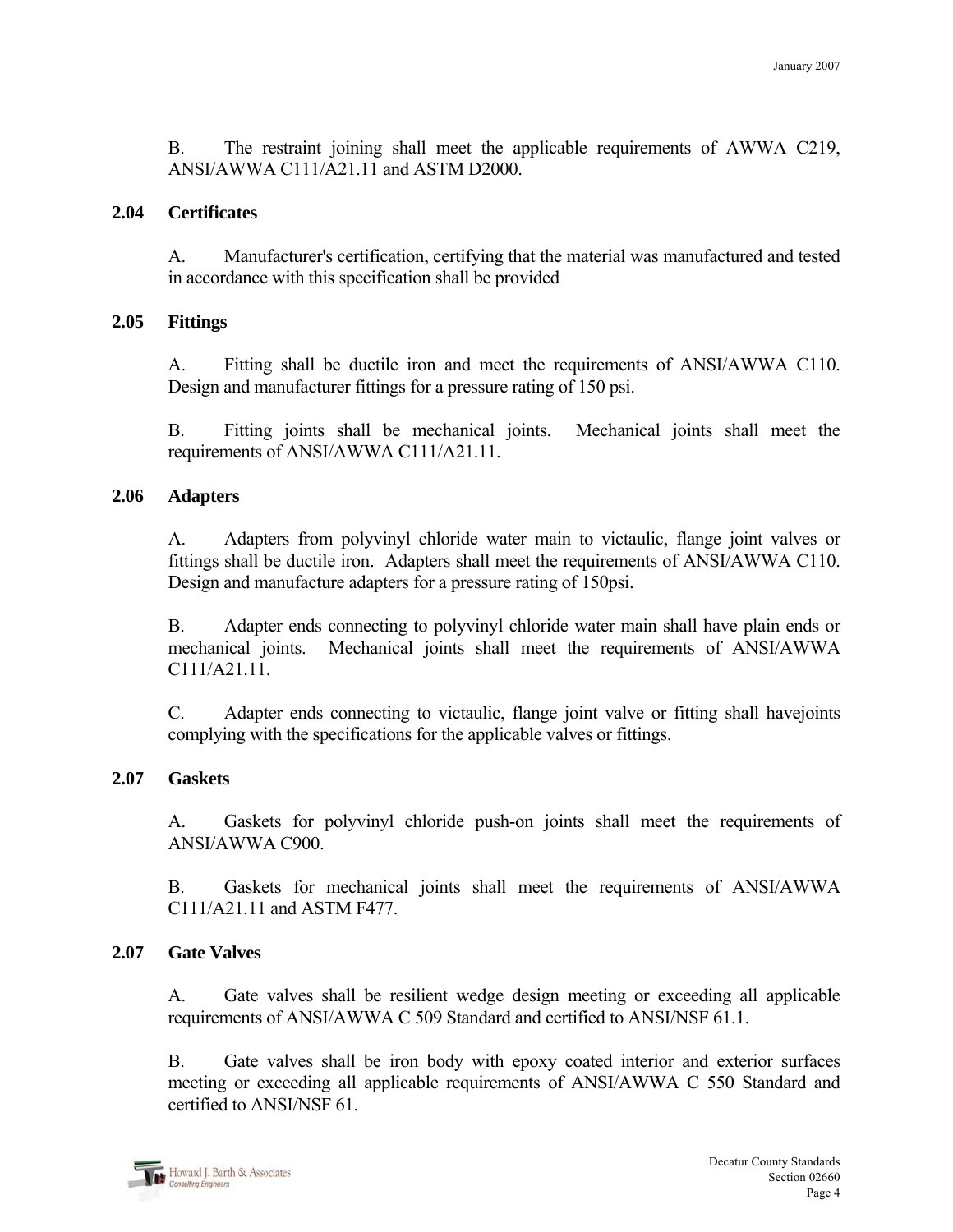C. The iron wedge shall be symmetrical and fully encapsulated with molded rubber with no exposed iron.

 D. Unless otherwise indicated gate valves shall be designed and constructed for working pressure of not less than 200 psi for valves 12" and smaller and shall be tested for water pressure of not less than 150% of working pressure.

 E. Exposed valves shall be equipped with hand wheels. Buried valves shall have extensions stems to bring 2" operating nut to within one foot to top of valve box. Valves shall open by turning counter clockwise and shall be so marked with arrows or hand wheels.

 F. All gate valves shall have a full, round, unobstructed flow way, which provides superior flow characteristics.

G. All gate valves shall be non-rising stem design and construction.

# **2.08 Valve Box**

 A. All valves outside structures shall be furnished with valve boxes of the extension type made of cast iron. They shall be of an approved pattern with bases of ample size to fit valve bonnet. Barrel shall be of two pieces and of the adjustable sliding type.

 B. Covers shall be round plug type suitable for easy removal. Covers of boxes set over water lines shall be marked "**WATER**".

 C. Valve box shall be firmly supported so that no traffic loads can be transmitted to valve or pipe, and maintained centered and plumb over operating nut of valve.

 D. Box cover shall be flush with surface of finished grade or at such level as may be directed. Interior and exterior surfaces of iron boxes shall be painted with hot pitch varnish.

# **2.09 Check Valves**

 A. The swing check valve shall be constructed with heavy cast iron with a bronze seat ring, a non-corrosive shaft and complete non-corrosive shockless chamber. It shall absolutely prevent the return of water back through the valve when the inlet pressure decreases below the delivery pressure. The valve must be tight seating, and must be shockless in operation. The seat ring must be renewable.

 B. The cushion chamber shall be attached to the side of the valve body externally and so constructed with a piston operating in a chamber that will effectively permit the valve to be operated without any hammering action. The shock absorption shall be by air, and the cushion chamber shall be so arranged that the closing speed will be adjustable to meet the service requirements.

C. The valve disc shall be of cast iron and shall be suspended from a non-corrosive shaft

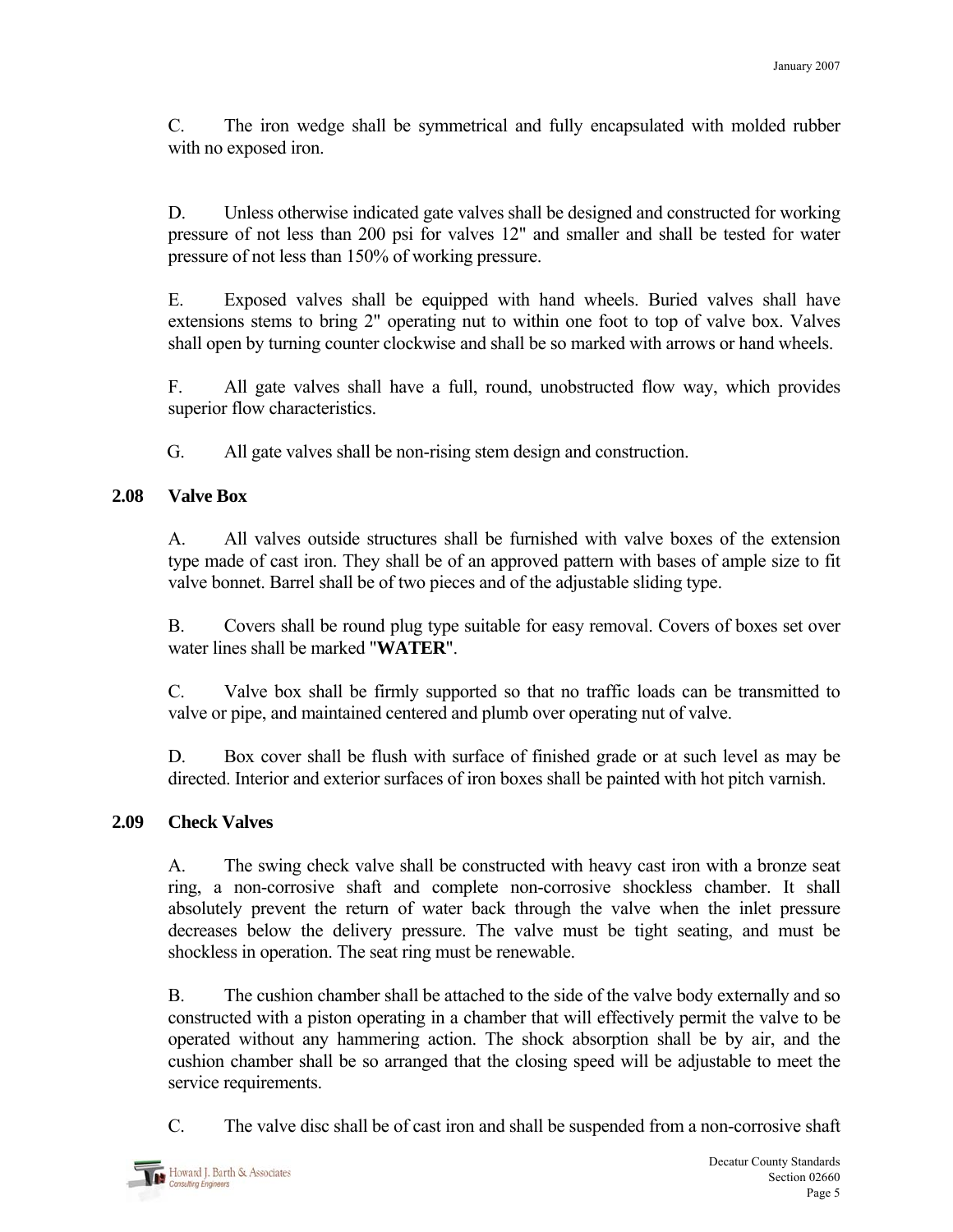which will pass through a stuffing box and be connected to the cushion chamber on the outside of the valve.

D. When open, the check valve shall be full port design to minimize pressure losses.

### **2.10 Tapping Sleeve**

 A. Tapping sleeves shall be of the mechanical joint type having large and properly reinforced cross-sections to give maximum strength and shall be suitable for use with AWWA Specification pipe, Classes A, B, C, and D. All sleeves shall be designed and constructed for a working pressure of 200 psi. Outlet flange shall be Class 125 standard. Tapping valves shall conform to the same specifications as for gate valves, except that they have a flange joint on outlet side. Tapping valves shall be equal to Mueller Company, H-615 or equal.

#### **2.11 Air and Vacuum Valves**

A. Air and vacuum valves shall be as follows:

| <b>SIZE</b>   | <b>SPECIFICATION</b>                            |
|---------------|-------------------------------------------------|
| $\frac{1}{2}$ | Apco No. 141WD, Val-Matic 100DWS, or equal      |
| 1"            | Apco No. 142WD, Val-Matic 101DWS, or equal      |
| 2"            | Apco No. 144WD, Val-Matic 102DWS, or equal      |
| 3"            | Apco No. 146WD, Val-Matic 103DWS, or equal      |
| 4"            | Apco No. 1604/152WD, Val-Matic 104DWS, or equal |
| 6             | Apco No. 1606/153WD, Val-Matic 106DWS, or equal |

# **2.12 Air and Vacuum Valve Chambers**

A. Air and vacuum valve chambers shall be 4 foot diameter precast concrete manhole barrels with precast concrete flat slab tops. Precast manhole barrels shall meet the requirements of ASTM C478.

B. Air and vacuum valve chamber access frames andcover shall be Neenah R-1915-G or equal. The word "**WATER**" shall be cast in each cover.

# **2.13 Water Meter 5/8" to 2"**

 A. Meters shall conform to the "Standard Specifications for Cold Water Meters" -C700, latest revision issued by AWWA. Only magnetic driven, positive displacement meters of the flat nutating disc type equal to Nepton T-10 will be considered.

 B. The size, capacity, and meter lengths shall be as specified in AWWA Standard C700 latest revision. The maximum number of disc nutation is not to exceed those specified in AWWA C700 latest revision, Section 3.8 Registration, Table 1.

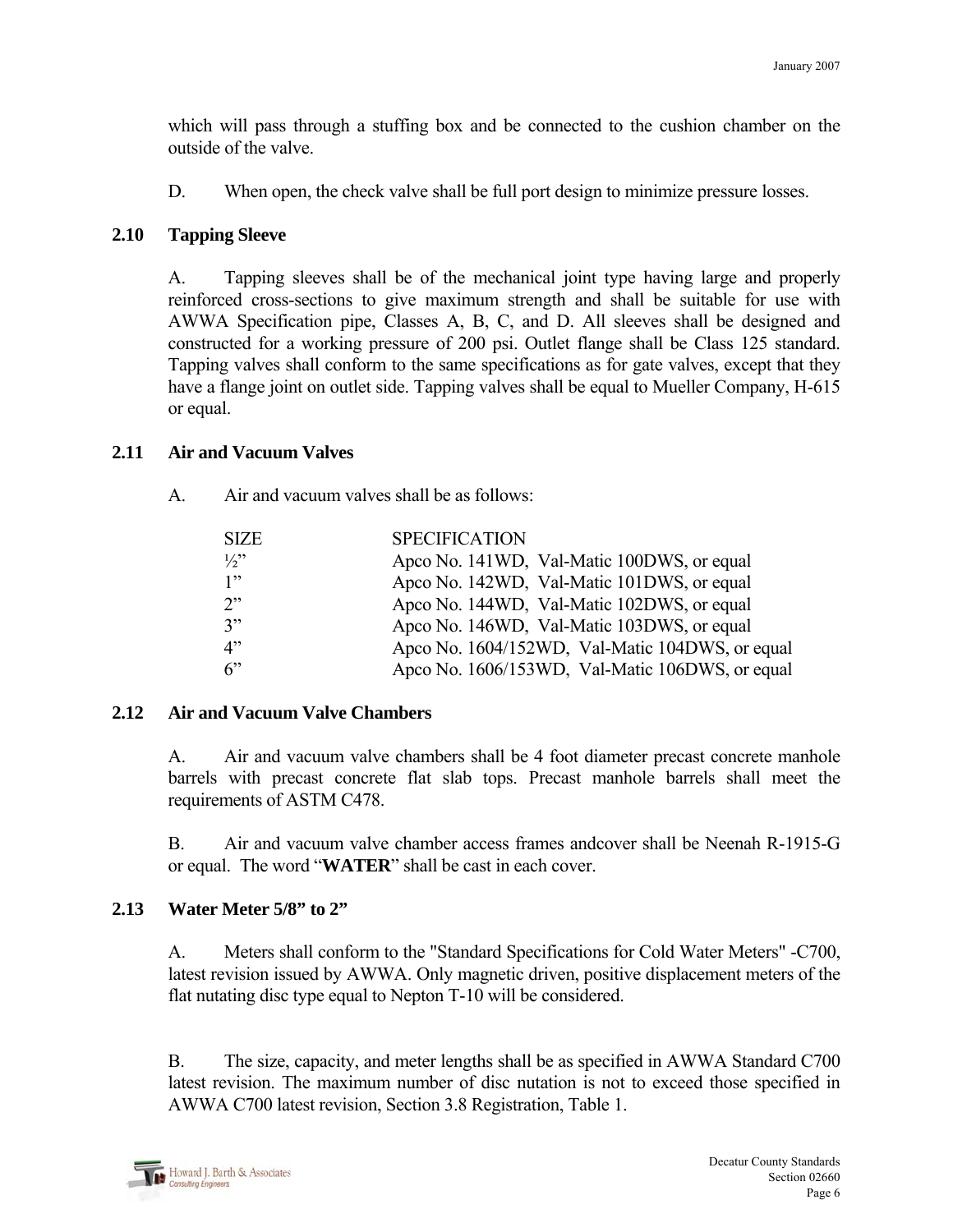C. All meters shall have a Water Works bronze outer maincase with the serial number stamped between the outlet port of the maincase and the register. Maincase markings shall be raised and include the size, model, and "IN" on the top of the inlet port to indicate the maincase inlet. On the maincase outlet port an arrow shall be affixed on top of the maincase to indicate the outlet port.

D. Maincases for <sup>5</sup>/<sub>8</sub>", <sup>3</sup>/<sub>4</sub>" and 1" meters shall be of the removable bottom cap type with the bottom cap secured by four (4) bolts on  $\frac{5}{8}$ " and  $\frac{3}{4}$ " sizes and six (6) bolts on the 1" size. Intermediate meters in sizes 1½ " and 2" shall be of the bronze maincase type with a bronze upper top plate bolted onto the maincase, a screw on design shall not be accepted. Bottom caps for ⅝" - 1" meters shall be interchangeable, size for size and model for model. Meters with a frost plug, screw on or no bottom cap shall not be accepted. Meters  $\frac{5}{8}$ " in size shall have a synthetic polymer bottom cap.

 E. All bronze maincases shall be guaranteed free from manufacturing defects in workmanship and material for the life of the meter.

 F. All meters must be adaptable to a programmable encoder type register without interruption of the customer's service.

 G. All maincase bolts shall include a bolt and washer and be of 300 series non-magnetic stainless steel to prevent corrosion.

 H. The register shall be of the straight reading sealed magnetic drive type indicating in gallons; and shall contain six (6) numeral wheels. Register must be roll sealed and dry. All direct reading register cups shall be copper to prevent corrosion and be covered with a high strength, impact resistant float glass lens to prevent breakage. The lens shall be positioned above the register box to allow for run off of debris. The register lid shall overlap the register lid to protect the lens. The register retaining ring shall be designed to absorb impact from the register. Register boxes and lids shall be of at least high strength synthetic polymer or approved equal.

 I. All register must contain a low flow indicator with a 1:1 disc nutating ration to provide leak detection.

 J. The register must contain a low flow indicator with a 1:1 disc nutating ration to provide leak detection.

 K. Registers shall be secured to the maincase by means of a plastic tamper proof seal to allow for in-line service replacement. Register seal screws are only accepted when supplied with attached sealing wire to at least one bottom cap bolt with seal wire holes of not less than 3/32" in diameter.

 L. Registers shall be guaranteed for at least 10 years. All meters will be guaranteed for one year on material and workmanship.

M. The measuring chamber shall be of a 2 piece snap-joint type. The chamber shall be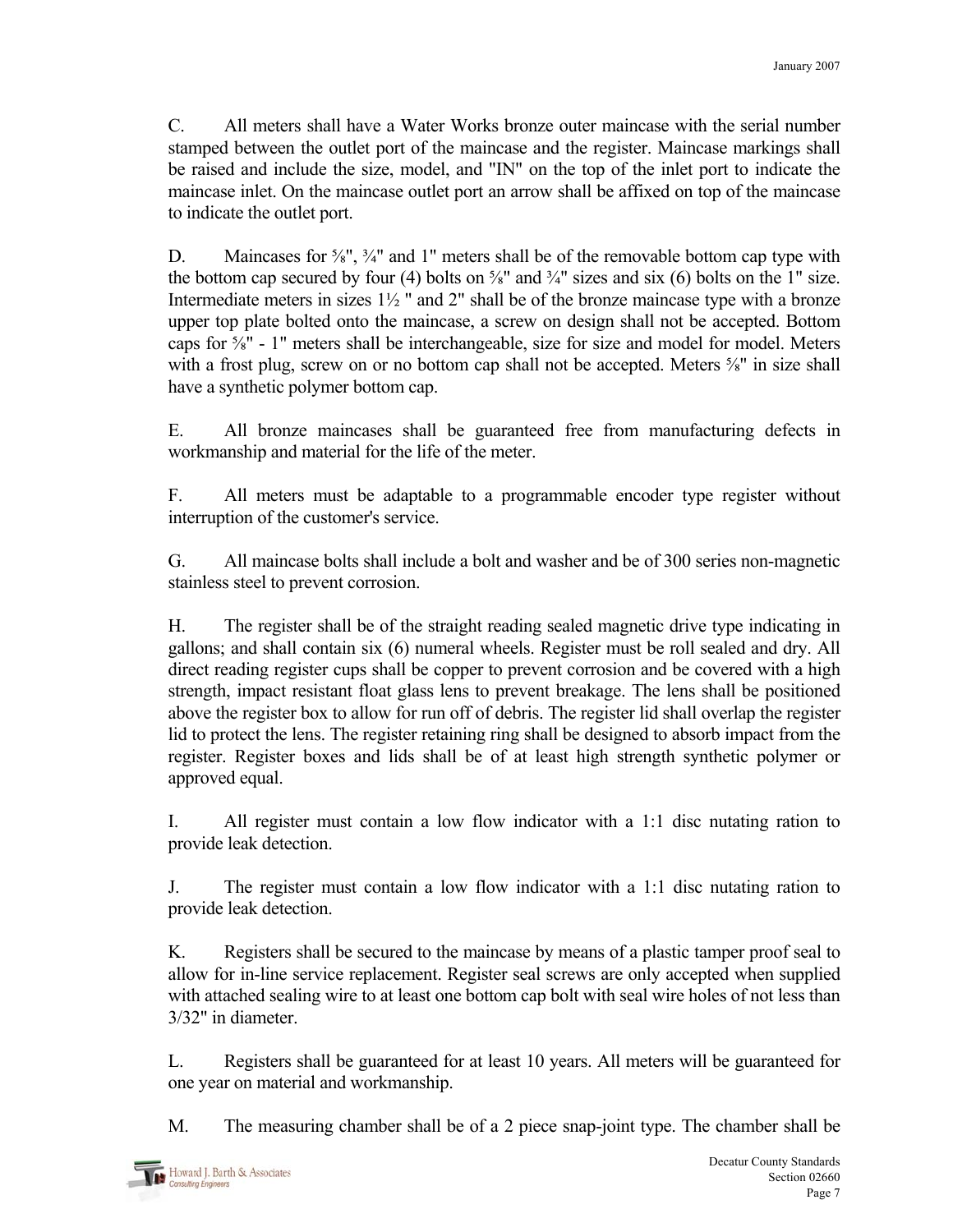made of NEPTON a non-hydrolozing synthetic polymer, shall be smoothly and accurately machined and shall contain a removable molded diaphragm of the same material as that of the chamber. No screw shall be used to secure the chamber together.

 N. The control block shall be the same material as the measuring chamber and be mounted on the chamber top to provide sand ring protection. The control block assembly shall be located after the strainer. The control block assembly shall be removable to facilitate repairing and allow for a greater ball disc socket wear surface for increased longevity. Chambers that have permanently attached the control block assembly to the upper half of the chamber shall not be accepted.

 O. The measuring chamber outlet port shall be sealed to the maincase outlet port by means of an "O" ring gasket to eliminate any chamber leak paths.

 P. The flat nutating disc chamber shall be on the one piece construction with a molded design made of NEPTON, a non-hydrolyzing synthetic polymer, and shall contain a type 316 stainless steel spindle. The nutating disc shall be equipped with a synthetic polymer thrust roller located within the disc slot. The disc slot shall be located on the diaphragm. The roller head shall roll on the buttressed track provided by the diaphragm in the measuring chamber near the chamber outlet port.

 Q. The chamber shall be guaranteed for 10 years against freeze damage if the meter has been equipped with a frost proof cast iron or synthetic polymer bottom cap.

 R. All meters shall contain removable polypropylene plastic strainer screens. The strainer shall be located near the inlet maincase port, before the measuring chamber and control block assembly. The strainer shall also function as the device that holds the measuring chamber in place within the maincase, straps or other types of fasteners shall not be accepted.

 S. To ensure accuracy, each meter must be accompanied by a factory test tag certifying the accuracy at the flows required by AWWA C700 (low, intermediate, and full flow).

 T. All meters shall be guaranteed upgradeable to a programmable digital encoder register system, Telephone Central Meter Reading (CMR), Tricon instrumentation, Electronic Handheld and Automatic Handheld Reading Systems and FloS each Systems without removing the meter from service.

# **2.14 METER YOKES (RESIDENTIAL)**

 A. Meter yoke shall be ASTM B88 type "K" copper with horizontal inlet and outlet and multi-purpose thread ends.

- B. Yoke shall have an ASSE approved dual check valve.
- C. Yoke shall be equal to Mueller Company H-1404-2A.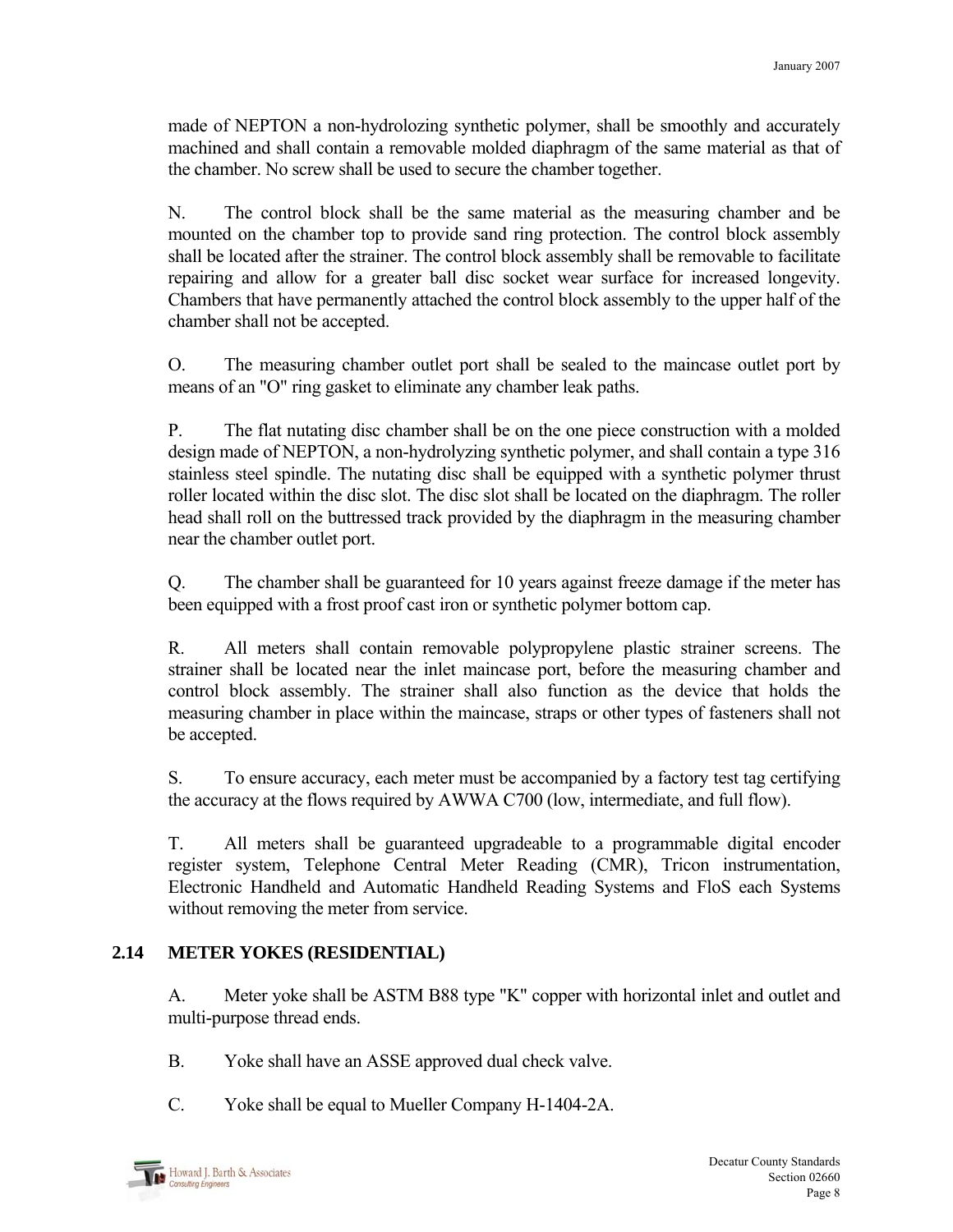#### **2.15 METER PIT (RESIDENTIAL)**

 A. Meter pit shall be made of white high density polyethylene with dual wall construction.

B. Meter pit shall be 18" x 48" for single meter locations.

 C. Meter pits shall be equal to Hancor's high density polyethylene; corrugated exterior and smooth interior.

#### **2.16 METER BOX COVERS**

- A. Meter Pit covers shall be cast iron, regular pattern, 4" depth with non-recessed lid.
- B. Lid shall be 11½ inches with standard waterworks pentagon head. Cover shall be sized to fit meter pit being installed on.
- C. Meter box covers to be equal to Mueller Company H-10816.

#### **2.17 Fire Hydrants**

 A. Fire Hydrants shall be of standard manufacturer, non-freezing, with full-flow valves, conforming to requirements of "Standard for Fire Hydrants for Ordinary Water Works Service" (AWWA C502).

 B. Unless otherwise specified, hydrants shall be furnished with mechanical joints for installation on 6-inch hydrant branches, and shall be equipped with auxiliary gate valve. Main hydrant valve shall be compression type, at least 5-1/4 inches diameter, with drain valve to permit water to drain from hydrant when main valve is closed. Hydrants shall be Mueller A-423.

C. Each hydrant shall be furnished with two  $2\frac{1}{2}$  inch hose nozzle and one pumper nozzle. Nozzles shall be provided with bronze male threads. Threads shall be National (American) Standard. Nozzles shall be equipped with caps chained to hydrant.

 D. Hydrant barrels shall be constructed so it is not necessary to cut off water or to excavate to make repairs. Hydrants barrel shall be constructed in sections jointed so that upper barrel section extending above ground may be separated from lower section by vehicle impact without damaging stem or barrel. Hydrant shall be furnished for 4'-6" bury installation.

 E. Main valve construction at hydrant bottom shall permit water to drain from hydrant barrel when main valve is closed. Main valve stem seats and packing glands shall be bronze or approved rust resisting metal and shall be constructed so that they may be easily replaced without excavating. Main valve facing shall be rubber.

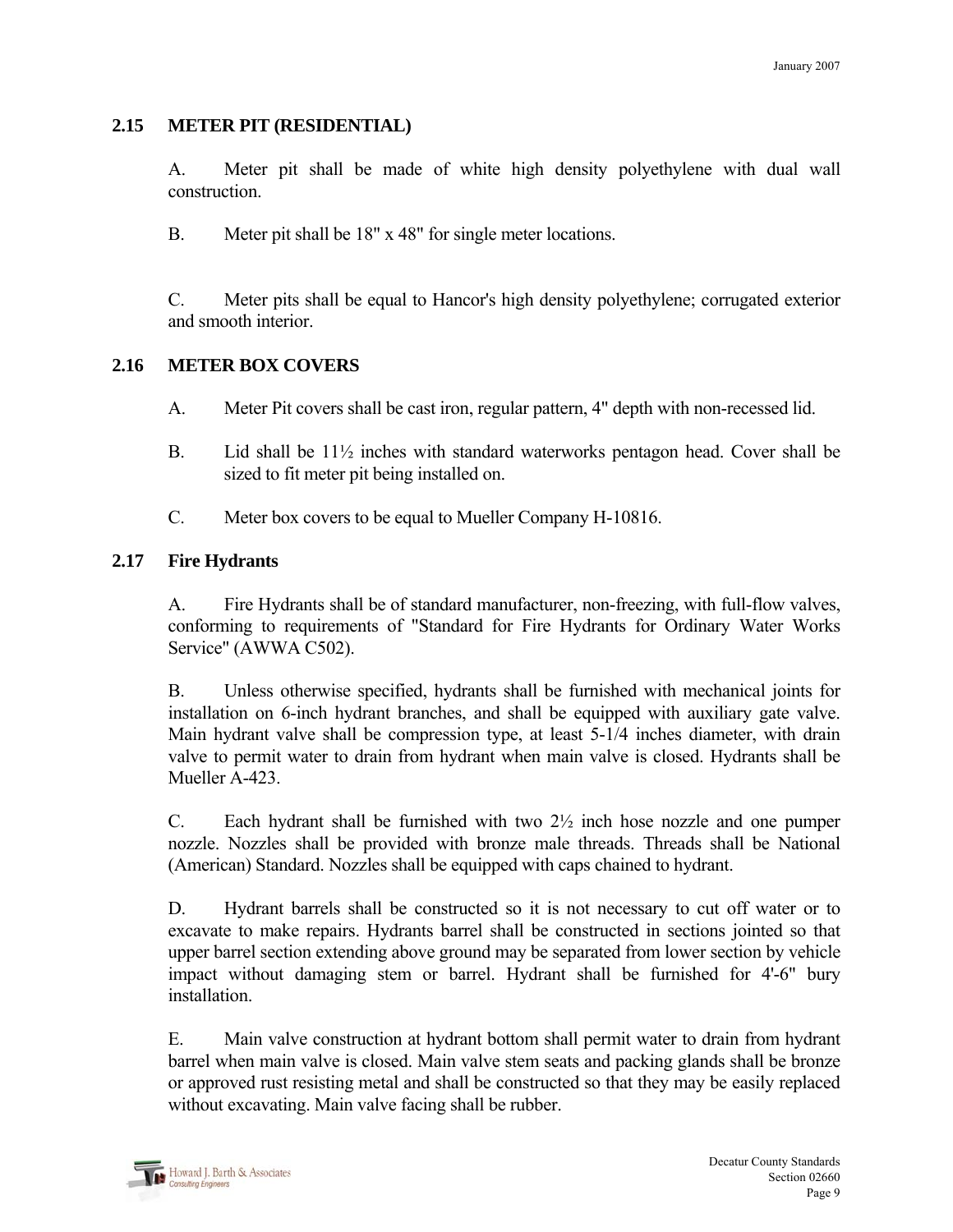#### **2.18 FLUSH HYDRANT**

A. Flush hydrants shall be of standard manufacturer non-freezing, post type dry barrel design.

 B. Design shall be low maintenance post type dry barrel with special union functions as traffic feature.

C. Hydrant shall be furnished with  $2\frac{1}{2}$  inch National Standard Hose thread. Shut-off valve shall have integral drain to allow hydrant post to drain after use to prevent freezing.

 D. Hydrant shall be buried to a depth of 48 inches with normal height above ground of 21 inches.

 E. All below ground components are to be made from waterworks brass. Above ground components are to be painted "RED".

F. Hydrant shall be equal to Mueller Company A-408.

#### **3.00 Execution**

# **3.01 Pipe Installation**

 A. Clean and remove all foreign material from the inside of the pipe, and from the ends of the pipe.

 B. Water mains shall be laid and maintained to an invert grade 48 inches plus diameter (48"+ diameter) of pipe below finished ground line unless otherwise approved. Alignment shall follow location shown on plans. Whenever obstructions not known are encountered during progress of work and interfere to such extent that alteration in plan is required, the location, change pipe location from that shown.

 C. Trench bottom shall be smooth and free from rocks or any other hard objects. Trench shall be excavated to depth 4" below invert grade and backfilled to invert grade with compacted coarse sand bedding material.

D. Cutting of pipe for inserting valves, fittings or closure pieces shall be done in a neat and workmanlike manner without damage to the pipe or lining. Wherever necessary to deflect pipe from straight line, either in vertical or horizontal plane to avoid obstructions, to plumb stems, or for other reasons, degree of deflection shall be within permissible limitations as defined by pipe manufacturer.

 E. Plugs, caps, tees and bends shall be provided with a concrete thrust block. Concrete shall be filled between pipe and solid undisturbed ground. Blocking shall be so placed that pipe and fitting joints will be accessible for repair.

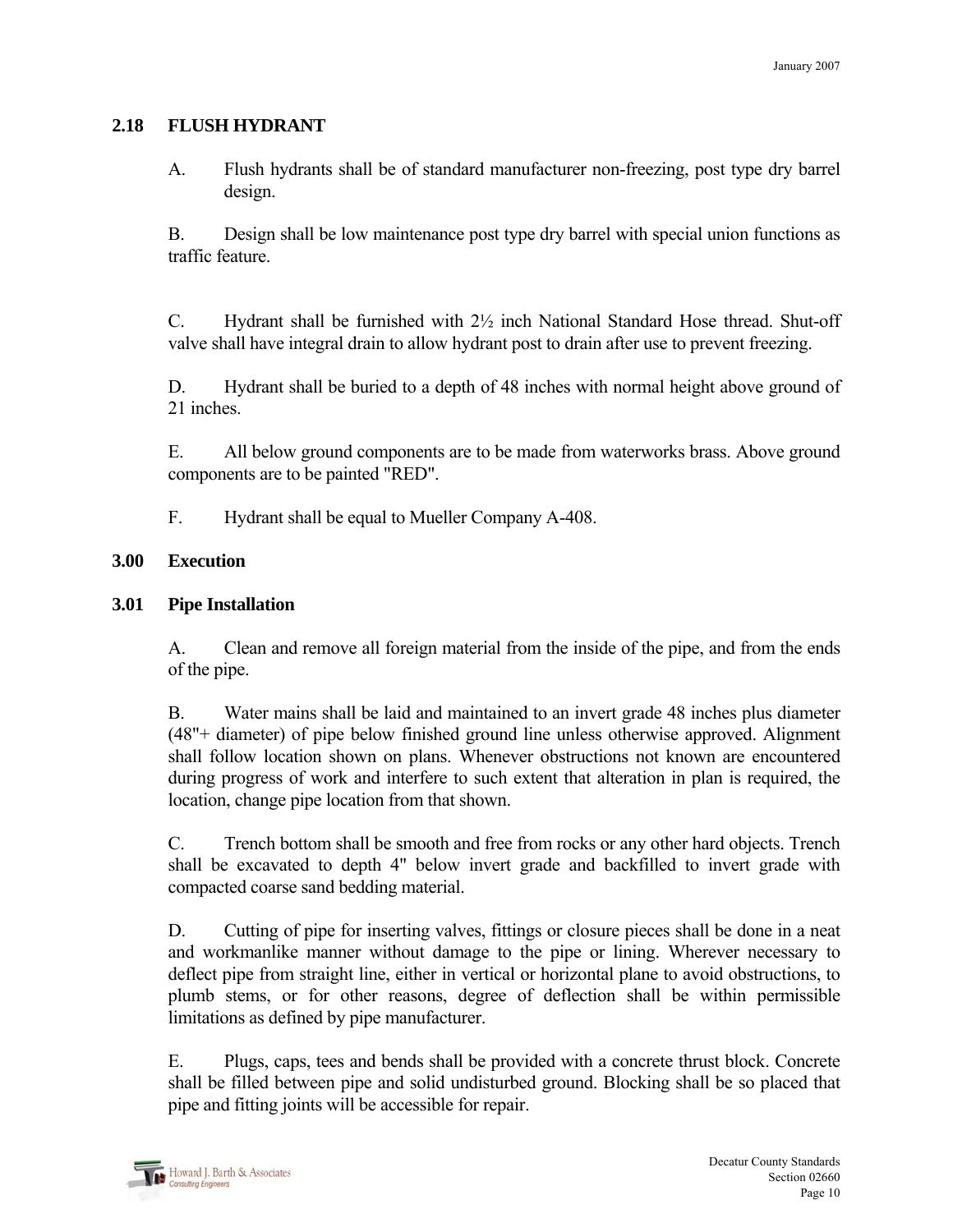F. Restraints shall be install at tees and bends, fire hydrants and locations requiring thrust blocks.

G. Tapping

1. Ductile Iron tapping for service lines greater than  $\frac{3}{4}$ " shall be made with tapping saddles.

 2. Polyvinyl Chloride tapping for service lines 2" and less shall be made through service clamps or wide strap tapping saddles. For outlets larger than 2 inches, use tapping sleeve and valve.

 3. Service lines shall be connected to new main at location of existing lines. Building services to new mains shall not be made until newly constructed mains have been disinfected and satisfactorily tested.

 H. All non-metallic pipe shall have a 10 gauge copper tracer wire placed on top of pipe before backfilling. Wire shall be turned up at valves and hydrants. Blue plastic warning tape shall be placed in trench 18" above pipe.

 I. Connection to existing main shall be made in as short a time as possible. Contractor shall schedule cut-ins and notify Owner and Utility Superintendent at least 72 hours before proceeding so arrangements can be made for inspection of work and affected water customers can be notified. All water customers who will be affected by isolated sections of mains for purpose of making cut-in connections and disinfection are to be given advance notice by Owner through the local newspaper or by personal notice to each customers.

#### **3.02 RESIDENTIAL METERS**

A. Single meters <sup>5</sup>/<sub>8</sub>" through 1" shall be installed in 18" x 48" meter pit complete with pit cover, yoke and fittings.

#### **3.03 METER PITS**

 A. Non-Traffic Areas - Compact sand 6 inches outside pit and to top of HDPE. Place lid on pit and fill with 4 inches of top soil.

 B. Traffic Areas - Fill void around pit with 4000 psi concrete minimum 4 inches thick. Place lid to bear on concrete to transfer all traffic loads to concrete and surrounding soil.

#### **3.04 Excavation and Backfill**

A. Except as otherwise specified, all excavation shall be as specified in Section 02222.

 B. Included in this work shall be removal of existing sidewalks, curbs, fences and miscellaneous items as is necessary to construct the water line. All sidewalks, curbs and roadways shall be saw cut and removed to straight neat lines.

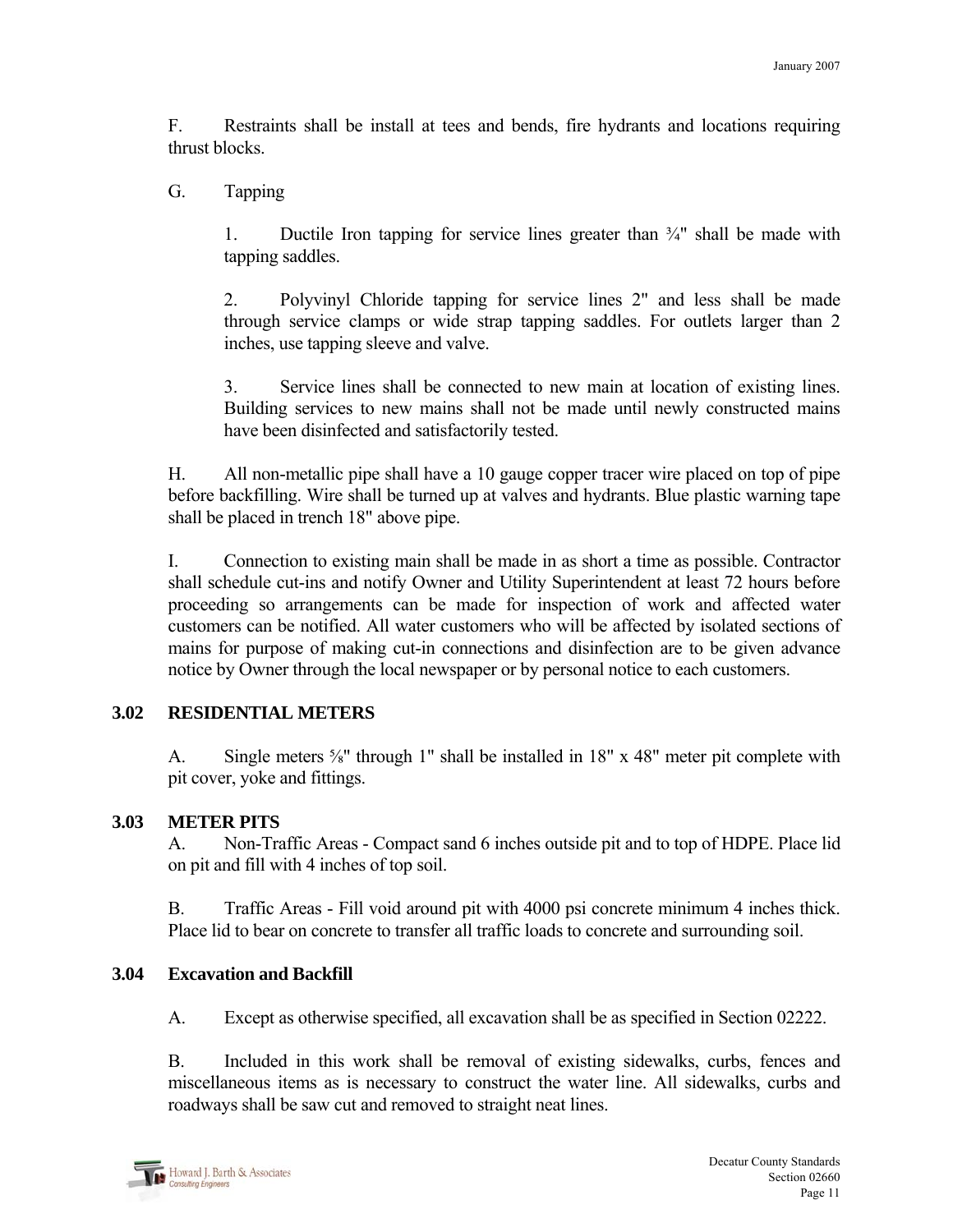C. Where permitted, trenches cut in roads, streets and drives shall be completed as specified in Section 02505. All work shall conform to the latest edition of INDOT Standard Specifications.

#### **3.05 Restoration**

 A. Included as part of the work under this section the contractor shall fully replace and/or restore all streets, yards, parking lots, sidewalks, curbs, driveways, fences and miscellaneous items to a condition equal to or exceeding that which was disturbed.

# **3.06** H**ydrostatic Testing**

 A. After water lines have been laid and backfilled, all newly laid pipe or any valved section of it shall be subjected to hydrostatic pressure of at least 120 psi, or twice the working pressure, which ever is greater. Duration of each pressure test shall be at least two hours in presence of Utility representative. Utility to be notified 24 hours prior to test.

 B. Each valved section of pipe shall be slowly filled with water and specified test pressure shall be applied by means of a pump connected to pipe in satisfactory manner. Contractor shall furnish pump, pipe, connection and all necessary apparatus including gages and meter for test, and shall make all taps into pipe. Before applying specified test pressure, all air shall be expelled from pipe. To accomplish this, taps shall be made, if necessary, at points of highest elevation and afterwards tightly plugged.

 C. Exposed pipes, fittings, valves, hydrants and joints will be carefully examined during open trench test. Any cracked or defective pipe, fittings, valves or hydrants discovered as a result of this pressure test shall be removed and replaced by Contractor, at his expense, with sound material. Test shall be repeated until all leaks are satisfactorily repaired.

 D. Suitable means shall be provided by Contractor for determining quantity of water lost by leakage under normal operating pressure. No pipe installation will be accepted until or unless this leakage, evaluated on a pressure basis of 150 psig, is within a tolerance of 25 gallons per 24 hours per mile of pipe per inch nominal diameter of pipe.

 E. Should any test of combined sections of pipe laid, disclose leakage greater than that allowed above, or if individual sections show leakage greater than 25% above specified tolerance, Contractor shall at his own expense locate and repair defects until leakage is within specified tolerance. Leakage is defined as quantity of water to be supplied into new laid pipe, or any valved section of it, necessary to maintain specified leakage test pressure after pipe has been filled with water and air expelled.

 F. Pipe lines may be subjected to hydrostatic pressure, inspected, and tested for leakage at any convenient time after partial completion of backfill, and after concrete thrust blocking has had ample time to harden.

G. Air shall not be used to maintain required test pressure in pipe.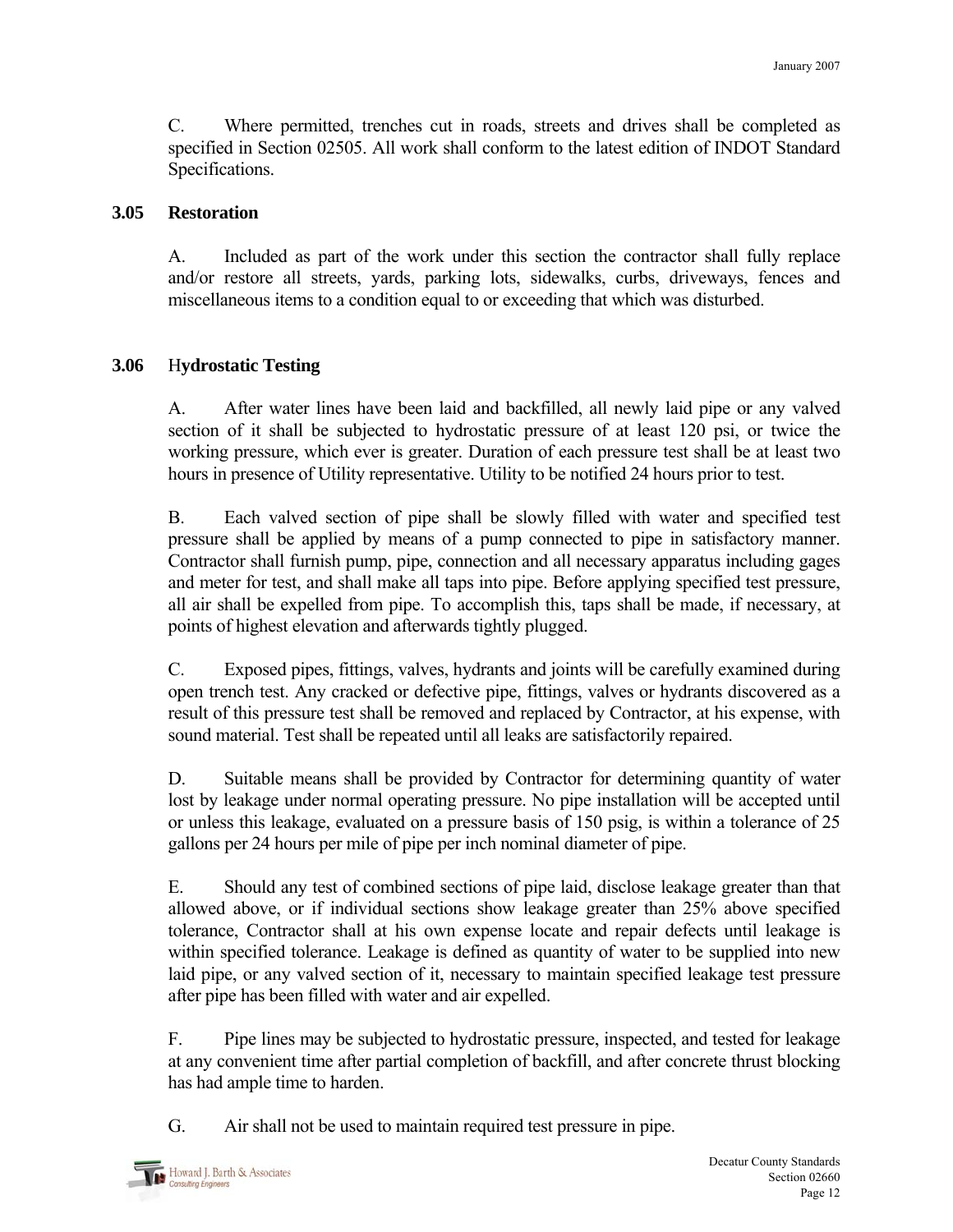#### **3.07 Sterilization of Water Mains**

 A. Before being placed in service, all new water distribution systems, or extensions to existing system, or any valved section of such, shall be disinfected. Prior to sterilization, dirt remaining in pipe after its completion shall be removed by thorough flushing through hydrants, where available; otherwise through other approved temporary connections to be provided by contractor for this purpose. This shall be done after hydrostatic testing and may be done either before or after trench has been backfilled. Each valved section of newly laid pipe shall be flushed independently. Flushing velocity shall be not less than 2.5 feet per second through completed new main. All disinfection shall be done in accordance with AWWA Standard C601.

 B. Chlorine gas-water mixture shall be applied by means of solution-feed chlorinating device or, if approved by Utility Engineer, gas shall be fed directly from chlorine cylinder equipped with proper devices for regulating rate of flow and effective diffusion of gas within pipe. Also, where approved by Utility Engineer, solution of calcium hypochlorite (H.T.H. or Perchloron or equal may be injected under low pressure.

 C. Preferable point of application of chlorinating agent shall be at beginning of pipe line extension, or any valved section of it, through a corporation stop inserted in side of newly laid pipe. Water injector for delivering gas-water or calcium hypochlorite mixture into pipe shall be supplied from a tap on upstream side of gate valve controlling flow into new pipe line section.

 D. Water from existing distribution system or any completed extension of it entering newly laid pipe line shall be controlled to flow very slowly during application of chlorine. Rate of chlorine gas water mixture or calcium hypochlorite solution flow shall be in such proportion to rate of water entering pipe that treated chlorine residual. Back pressure, causing reversal or flow in pipe being treated shall be prevented. Chlorine solution shall remain in pipe for at least 24 hours. After chlorine-treated water has been retained for required time, chlorine residual at pipe extremities and at other representative points shall be at least 25 mg/1. Contractor shall provide equipment to perform chlorine residual test.

 E. In process of chlorinating newly laid water pipe involving more than one valved section, all valves or other appurtenances shall be operated while pipe line is filled with chlorinating agent.

 F. Following chlorinating, all treated water shall be thoroughly flushed from newly laid pipe line at its extremities until replacement water throughout its length shall, upon test, be proved comparable in quality to water served public from existing water supply system. Samples of water for tests shall be taken under direction of Utility Engineer and in accordance with methods of sampling as recommended by appropriate State Health Agency. Bacteriological tests shall be performed by State Laboratory or by a testing laboratory which is approved for bacteriological testing by State. Contractor shall send samples to State Laboratory and pay all costs of sampling and testing.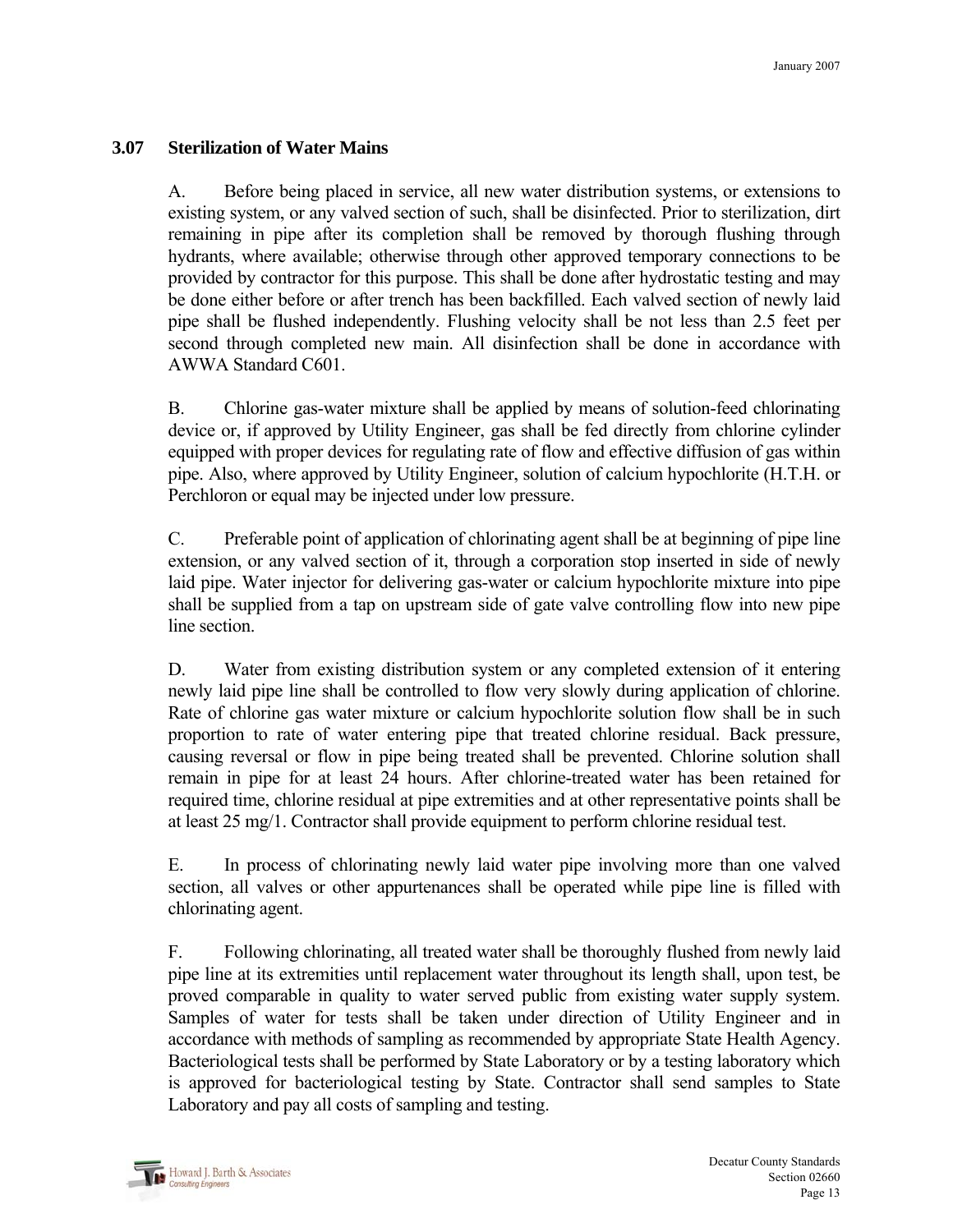G. At least two sets of successive satisfactory bacteriological samples taken at 24 hour intervals shall be obtained from newly laid pipe lines and equipment before water is discharged through them to existing system. New piping shall be lightly flushed a second time prior to taking second sample. Should test of second or last taken sample prove ineffective, chlorination procedure shall be repeated until confirmed tests show that water sampled from newly laid pipe conforms to requirement stated above.

#### **3.08 Chlorination Procedure When Cutting Into Existing Mains**

 A. Under ideal trench and installation conditions with full-time inspection by Utility Engineer, Contractor may be permitted to make cuts into existing pipe lines for insertion of valves, fittings, repairs or for other purposed by following procedure of disinfection: Sprinkle inside surfaces of appurtenances to be installed with a dry hypochlorite (or apply a hypochlorite slurry) and place small quantity of hypochlorite powder into ends of existing pipe on either side of opening before new pipe and fittings are installed.

#### END SECTION 02660

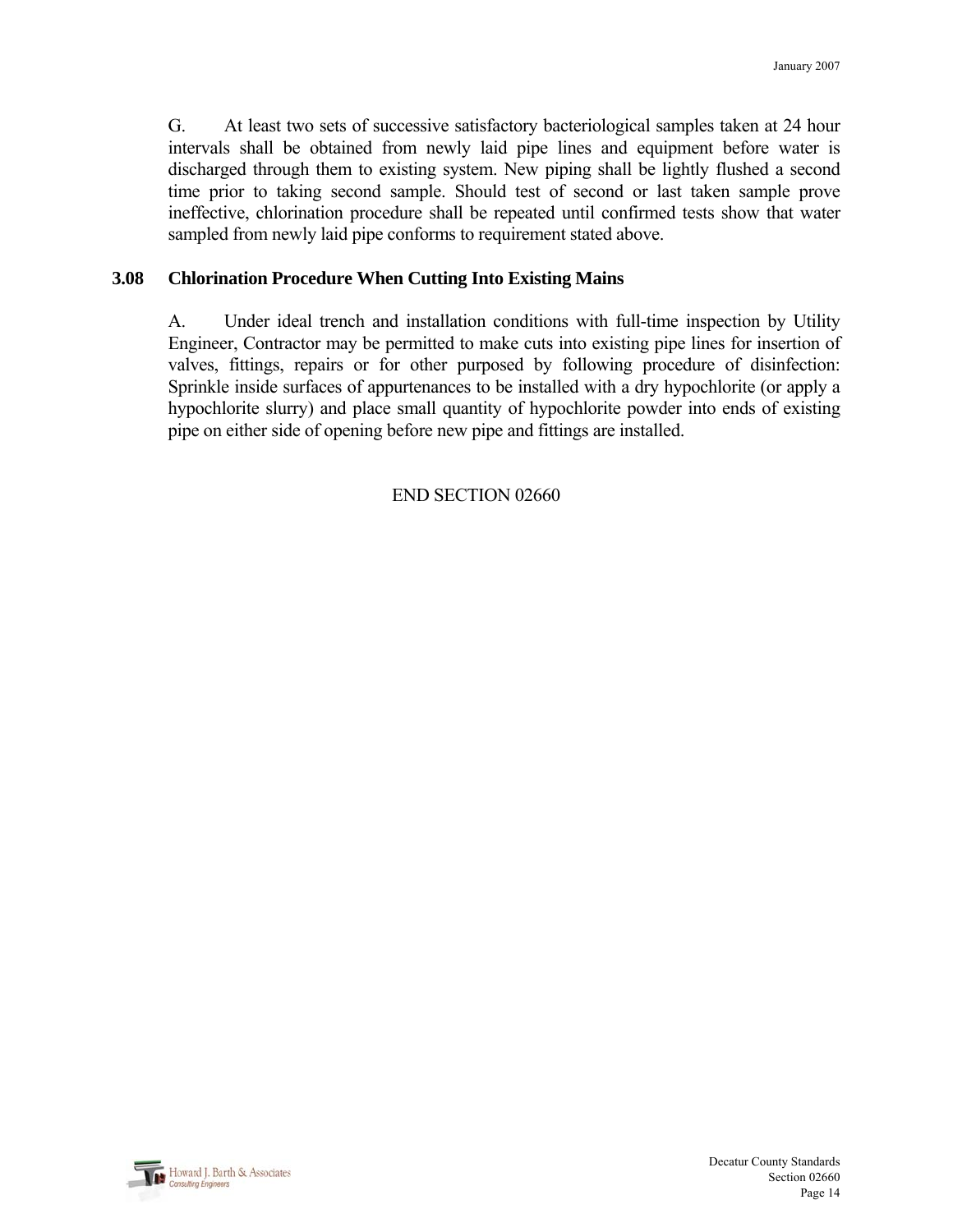

Decatur County, Indiana

Howard J. Barth & Associates

**Construction Standards** 

DCAP Adopted - 01/07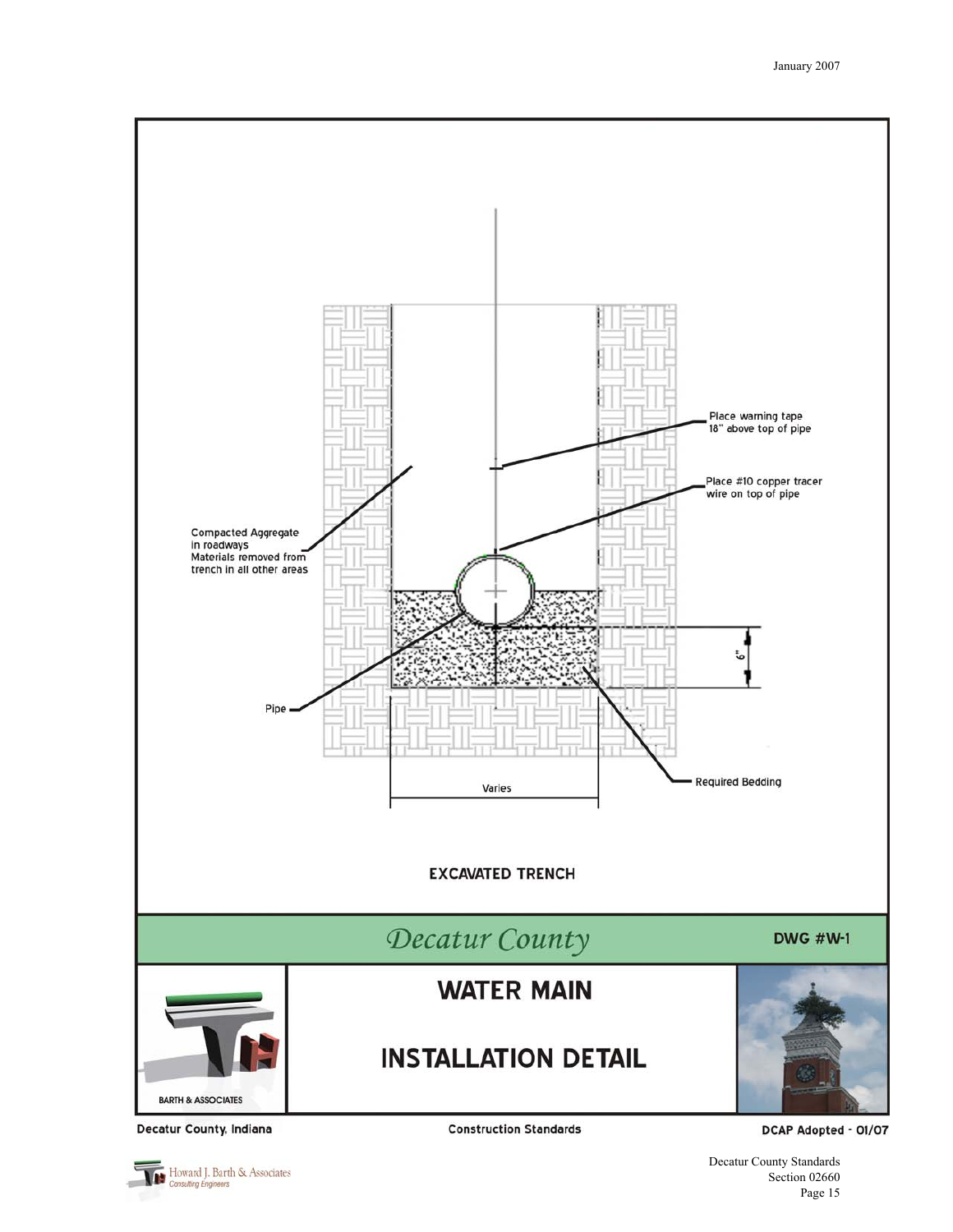

Decatur County, Indiana

Howard J. Barth & Associates

**Construction Standards** 

DCAP Adopted - 01/07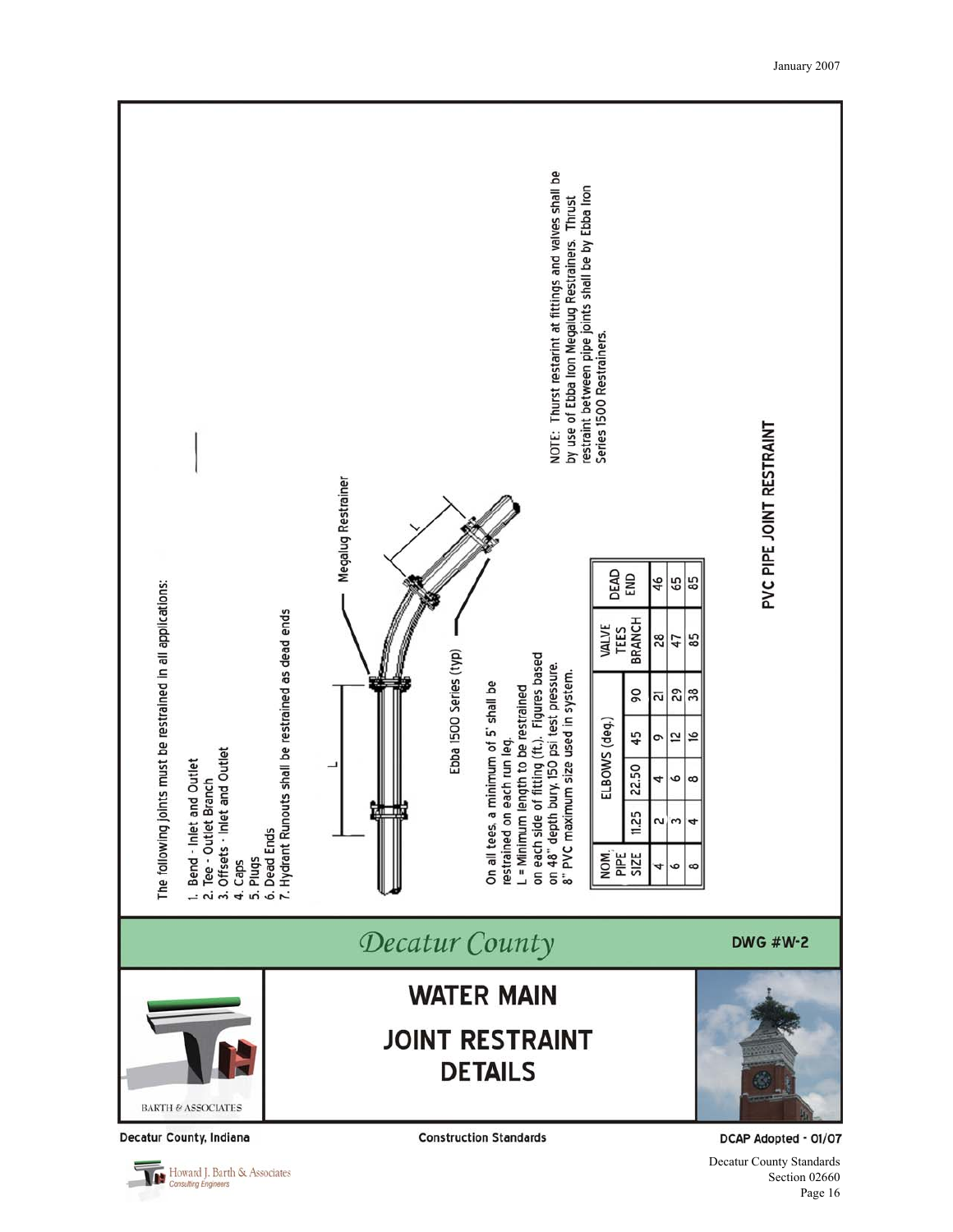

**BARTH & ASSOCIATES** 

Decatur County, Indiana

Howard J. Barth & Associates

**Construction Standards** 

DCAP Adopted - 01/07 Decatur County Standards Section 02660

Page 17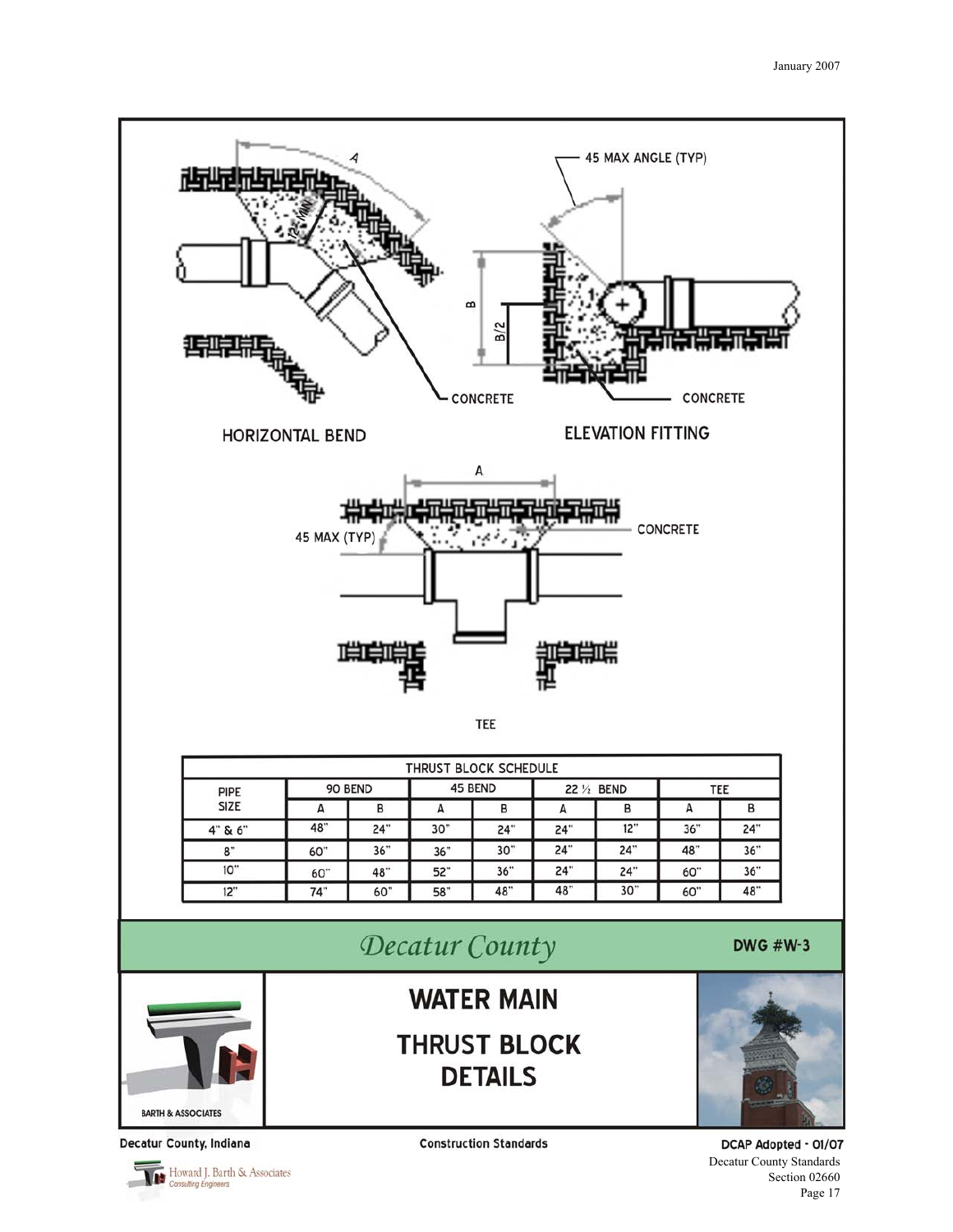

Decatur County, Indiana

**Construction Standards** 

DCAP Adopted - 01/07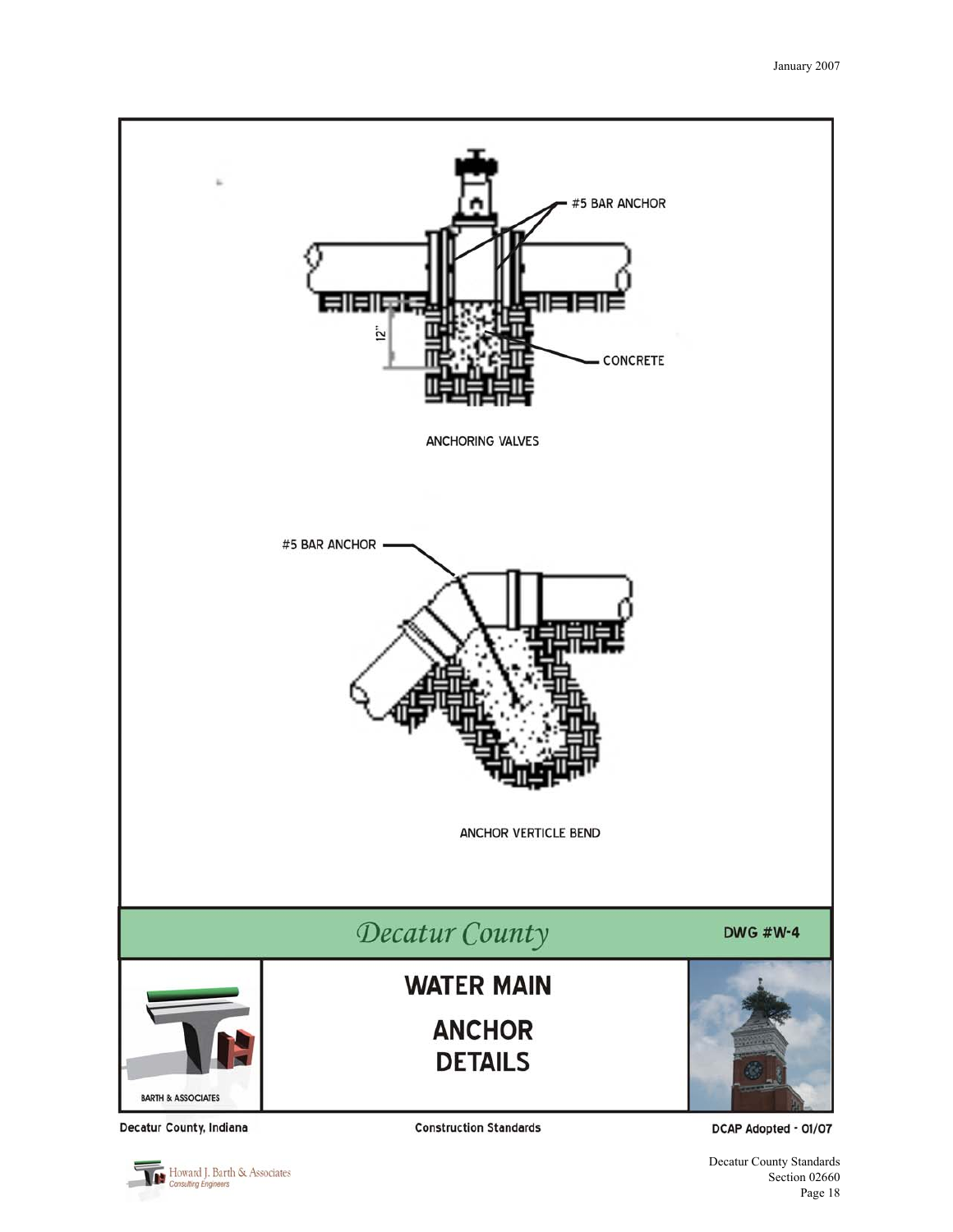![](_page_18_Figure_1.jpeg)

Howard J. Barth & Associates